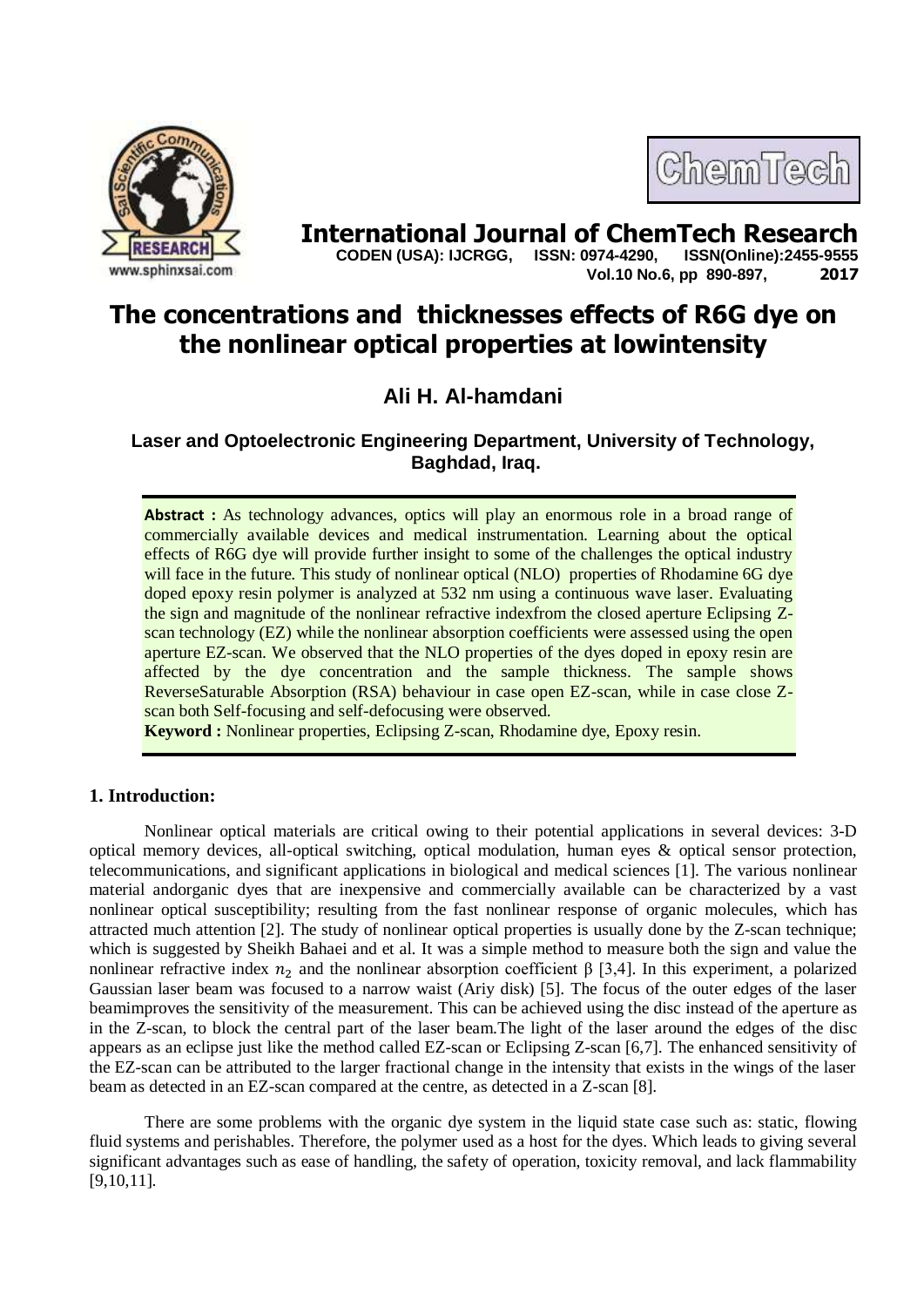For the first time, the experimental measurements of third-order nonlinear susceptibility  $\chi^3$  of Rhodamine 6G (R6G) doped epoxy polymer using the EZ-scan technique with continuous wave Nd: YAG laser onemW, irradiation at 532 nm wavelength. The study has been evaluated with the concentration of the dye and thickness of sample effect using nonlinear properties.

### **2. Experimental work:**

# **a- Material:**

The dyeRhodamine 6G (R6G) supplied byHiMedia Laboratories Pvtcompany in India, is usedand the structure isshown in Fig.1[12].



**Fig. 1: The structure of Rhodamine 6G.**

The acetone solvent was used in this study wassupplied by Central Drug House Ltd company, Indian.An epoxy resin polymer utilizedwas supplied by the Swiss chemical industry company, Egyptian. Epoxy consists of two materials, the first called epoxy resin and denoted by the variable (A), and the second material Sclerosing(hardener) denoted by the variable (B),with a matrix ratio is (3:1) (A:B).

The Spectrophotometeris the device used to measure the absorption spectra of the samples; UV/Vis T60 supplied from the English company (Instruments). The thickness of the samples wasmeasured by using the Sonacoat III, supplied Sonatestcompany, UK. With the error about 9  $\mu$ m.

## **b- Preparation of the samples:**

The samples were prepared by using the casting method [13]. The appropriate weight of R6G was dissolved in 10 ml of acetone, then the epoxy (B) is added to the solution and then it is mixed for about (5) min. After that, add the epoxy (A) and mix until the mixture becomes homogeneous at room temperature. The samples are placed in the mold, which is shown in Fig. 2, where the samples are left to dry about three days in the mold.



**Fig. 2: Illustrate the mold with its parts.**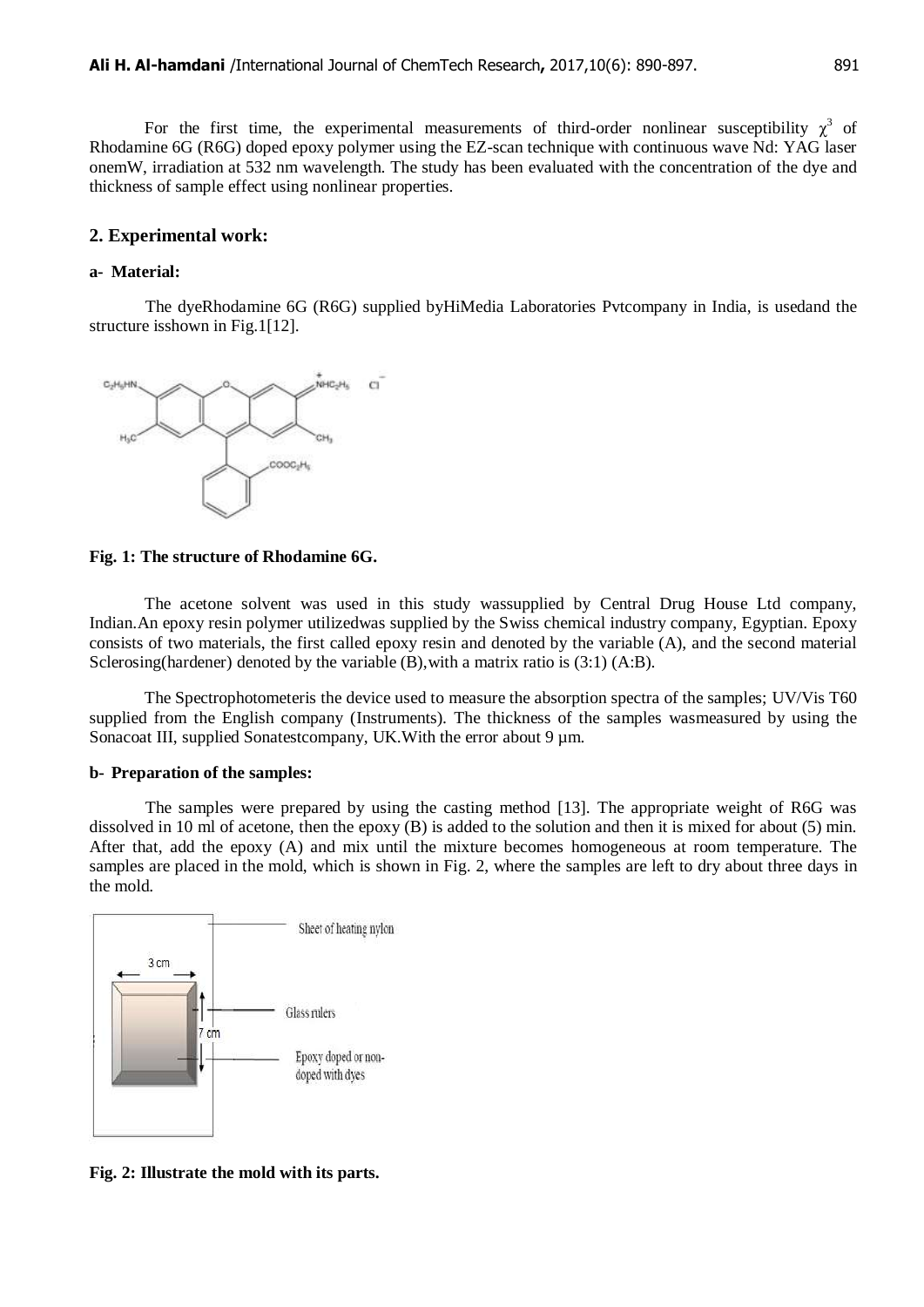#### **c- Eclipsing Z-scan technique**

EZ-scan which wasdeveloped by T. Xia et al.[12], was used for evaluating the nonlinear absorption coefficient β, the nonlinear refractive index  $n_2$  and the magnitude and sign of the real and imaginary parts of third-order nonlinear optical susceptibility  $\chi^{(3)}$  of the samples. The EZ-scan experiments for the samples were performed using CW Nd:YAG laser at 532 nm wavelength as an excitation source. The laser beam was focused to 85  $\mu$ m and a Rayleigh length  $Z_R$  of 42 mm using a 30 cm focal length lens with one mW input power, and a diameter of the disk about 1.5 cm. The schematicsetup of EZ-scan is shown in the Fig. 3 [14].



**Fig. 3: Experimental arrangement for the EZ-scan.**

The absorption coefficient( $\beta$ ) was determined by fitting the normalized transmittanceT( $z$ ) [15]:

$$
T(z) = \sum_{m=0}^{\infty} \left[ \frac{[-q_0(z)]^m}{(m+1)^{3/2}} \right] \tag{1}
$$

Where:  $q_0(z) = I_0 L e_{ff} \beta / [1 + (\frac{z}{z})$  $\left(\frac{z}{z_0}\right)^2$ ], and  $L_{eff} = \frac{1-e^{-}}{\alpha_0}$  $\frac{e^{-\phi}}{\alpha_0}$ , the effective length of sample, L the thickness of the polymer sample, α is a linear absorption coefficient, and  $I_0$  is the intensity of the laser at the focal point (z = 0). While the nonlinear refractionn, was calculated using simple expression  $[16]$ :

$$
n_2 = \Delta \Phi_0 / I_0 L_{eff} k \tag{2}
$$

$$
\Delta T_{\nu\nu} = 0.68(1 - S)^{-0.44} |\Delta \Phi_0| \tag{3}
$$

Where:  $\Delta T_{PV}$  is the difference between the peak and valley of the transmittance experimentally,  $\Delta \Phi_o$  is nonlinear phase shift (red), and, k is the angular wave number, equal to  $2\pi/\lambda$ .

The fraction of light in front of the disk is simply the variable S, the aperture transmittance in a Z-scan, which is  $S = 1 - \exp(-2a^2/\omega_a^2)$ , where  $\omega_a$  is the beam radius on the disk plane in the linear region [17]. In practice, this limits the max sensitivity enhancement as the energy reaching the detector arrives too littlefor detection. In our system  $S = 0.99$ , this is used in the inset in Fig. 3. This quantity gavegreat enhancement while still giving sufficient energy for easy detection. In the EZ-scan method, the sensitivity increase compared Zscan method, and the signal is inverted for EZ-scan [18], as shown in Fig. 4, in which both curves represent self-focusing nonlinearity.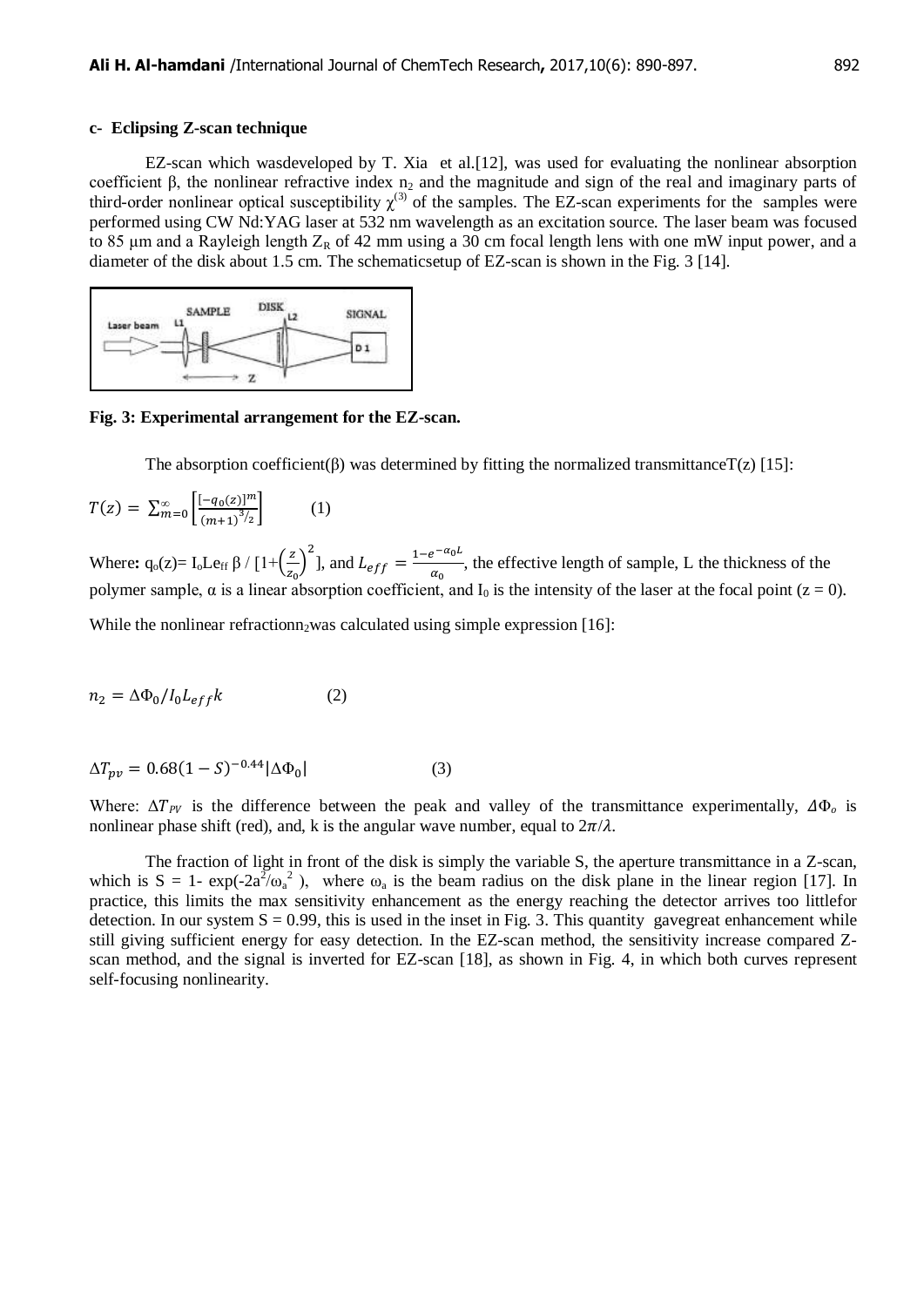

Fig. 4:Experimental comparison of an EZ-scan (filled circles) and a Z-scan (open circles) of toluene under identical conditions [12].

### **3. Results and discussion:**

#### **a- Absorption spectrum:**

The absorption spectrum of the dye-epoxy resin is shown inFig. 5,atdifferentconcentrations: (a) with constant thickness 0.5 mm, and different thickness, (b) with the concentration  $5x10^{-6}$ mol/l. It may be seen that the absorption spectrum characterized bythe broad rangeand peak,whichis in the visible regionat 540 nm wavelength. The peak shifting to short wavelength (blue shift) as the concentration and thickness increasedby about 5 nm.The broad spectral range of the samples is due to them having many modes of oscillation because they aremassive [19].





#### **b- The nonlinear properties:**

Fig. 6 shows the transmittance of the laser beam in open EZ-scan of dye for various concentrations (a)1x10<sup>-6</sup>,  $5x10^{-6}$ ,  $1x10^{-5}$ ,  $5x10^{-5}$  and  $1x10^{-4}$ mol/l, with thicknesses (b) 0.12, 0.14, 0.42 and 1.26 mm, as a function of the sample's position (z).Where the theoretical fit represented by solid lines and the circular points represents the experiment data. It is notedthat the transmission is symmetrical about the focus of the lens  $(z=0)$ , and it decreases with an increase in the focus to form a valley at  $(z=0)$  indicating a Reverse Saturable Absorption(RSA) behavior or positive type of nonlinear absorption coefficient  $\beta$  [20]. The RSA process can be due to any of the nonlinear mechanisms such as Excited State Absorption (ESA), Free Carrier Absorption (FCA), Nonlinear Scattering, and Two-Photon Absorption (TPA), or all of the aforementioned processes [21].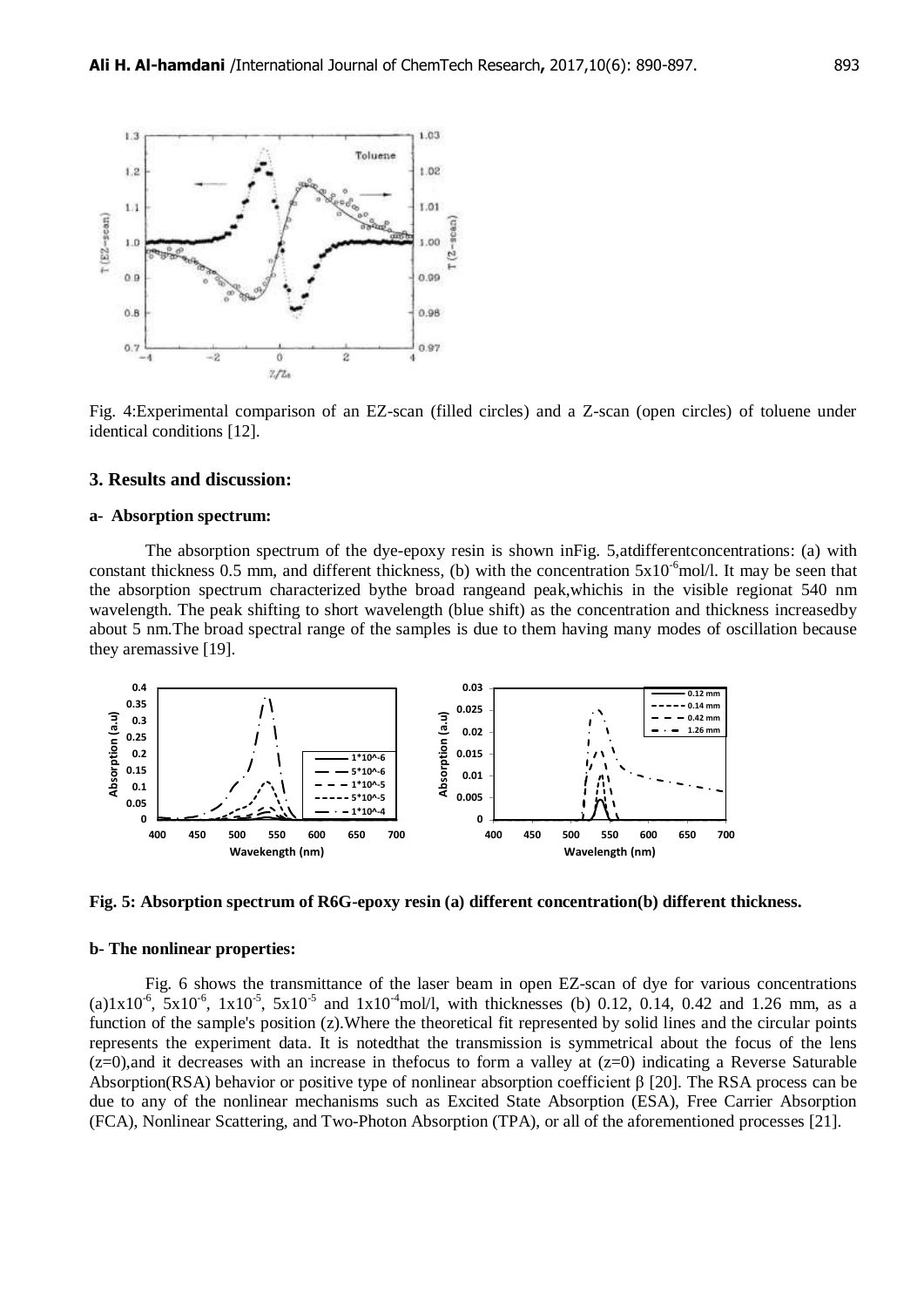

**Fig. 6. Open EZ-scan of R6G-epoxy resin solid samples (a) different concentration (b)different thickness.**

The nonlinear absorption process of the dye molecule can be explained by using 5 level model as shown in Fig. 7: (i) Excite electron from ground state  $S_0$  to the first excited state  $S_1$  and then to  $T_1$ , through an Inter-System Crossing (ISC). (ii) An electron can be transmitted directly from  $S_0$  to the higher excited states  $S_n$ , and this is TPA process. (iii) From state  $S_1$  to excited states  $S_n$ , are calledthe ESA process. (iv) From  $T_1$  state to  $T_n$  states, which is called ESA. In the absorption case the cross section of excited state  $\sigma_{\rm exc}$  is larger than that of ground state  $\sigma_{\rm g}$ , then it is called as an RSA process [22].



**Fig. 7. Five level energy diagram of a typical dye molecule [22].**

Fig. 8shows the variation of the transmittance curve of thelaser beam with theposition of samples (z) by using the closed EZ-scan method for different concentrations. It is observed that the nonlinear refraction in change concentration case is negative, i.e. self-defocusing for all concentrations except the concentration  $5x10^{-6}$ mole/l, which showed positive (self-focusing) [17].



**Fig. 8. Close EZ-scan of R6G-epoxy solid sample different concentration.**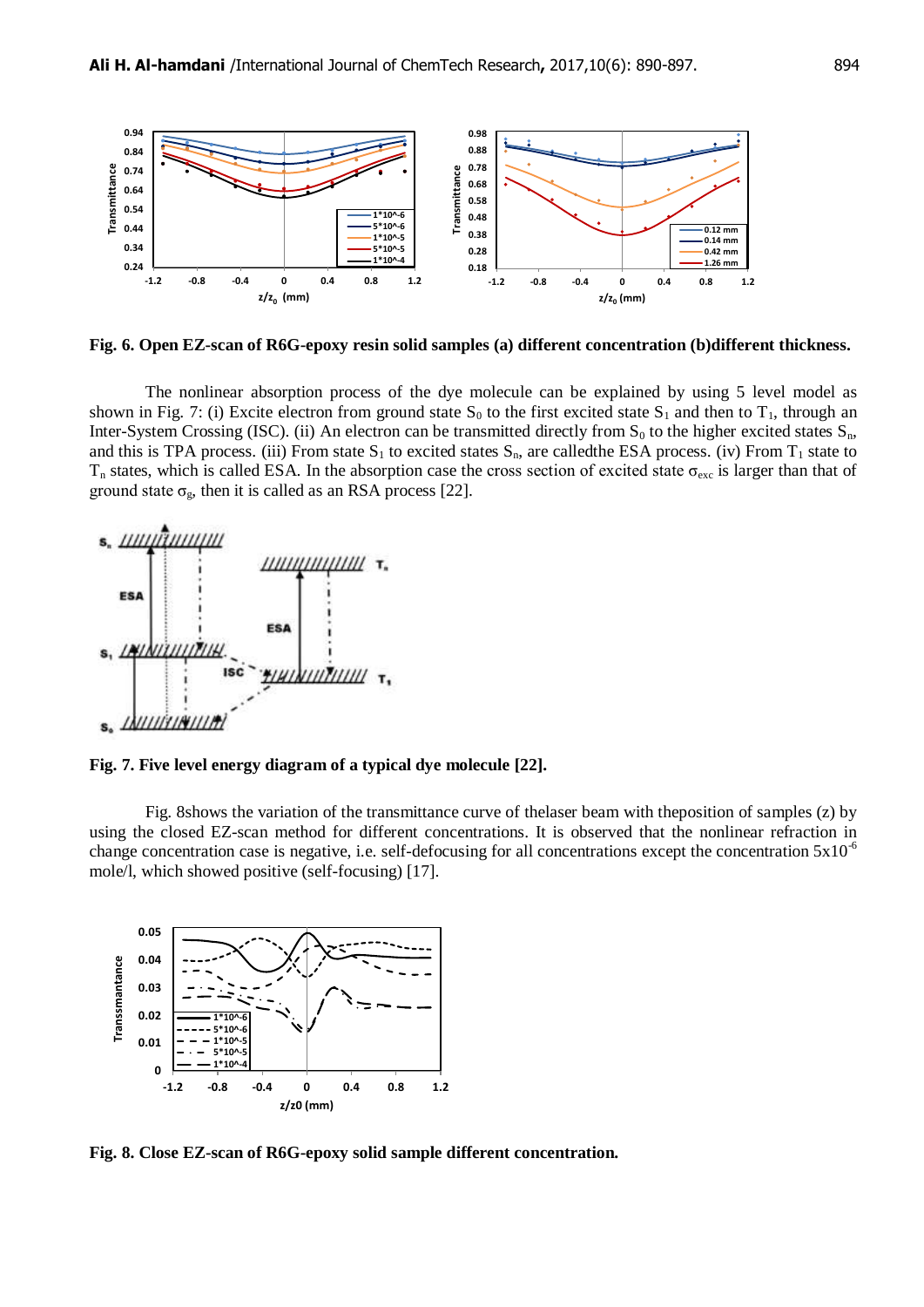Fig.9 indicates the effect of sample thicknesson transmitted data. It is shown that n<sub>2</sub>has a positive valuefor allsample thicknesseswhile the transitionhasa negative value and they increased as the sample thickness increased. The change in the refractive index sign can be due to a single charge carrier as a result of photoexcitation, which isdue to the Kerr nonlinearities of bound electrons [23].



**Fig. 9. Close EZ-scan of R6G-epoxysolid samples different thickness.**

The third-order nonlinear susceptibility  $\chi^{(3)}$  is dependent on the nonlinear refractive index n<sub>2</sub> and nonlinear absorption coefficient β, which determined according to equations [24]:

$$
\chi^{(3)} = \chi_R^{(3)} + \chi_I^{(3)} i \tag{4}
$$

The imaginary part of  $\chi^{(3)}$  depends on the nonlinear absorption coefficient  $\beta$  through:

$$
\chi_I^{(3)} = \frac{n_o^2 \varepsilon_o c \lambda}{2\pi} \beta \qquad (\frac{m^2}{V^2}) \tag{5}
$$

The real part is:

$$
\chi_R^{(3)} = 2n_o^2 \varepsilon_o \ c \ n_2(\frac{m^2}{V^2}) \tag{6}
$$

The absolute value of the nonlinear susceptibility is:

$$
|\chi^{(3)}| = \sqrt{(\chi_l^{(3)})^2 + (\chi_R^{(3)})^2} \left(\frac{m^2}{V^2}\right)(7)
$$

Where:n<sub>o</sub>: Linear refractive index, $\varepsilon_0$ : Vacuum permittivity (8.85\*10<sup>-14</sup> F.cm<sup>-1</sup>),c: Light speed in vacuum (3\*10<sup>10</sup>) cm/Sec), n<sub>2</sub>: Nonlinear refractive index (cm<sup>2</sup>/W), β: Nonlinear absorption coefficient (cm/W) and λ: The wavelength (nm).

The samples showed nonlinear optical properties very high,although the power of the laser is low, as shown in Tables (1)  $&(2)$ . This is because material possessing electron donors to exhibit NLO properties, and the strong π-electrons delocalization of it causes a high molecular polarizability and thus lead to third-order nonlinear optical property [25,26]. The error in the measurement between theoretical fit and experimental datais about 6% in case concentration changes, and 16% of thickness change.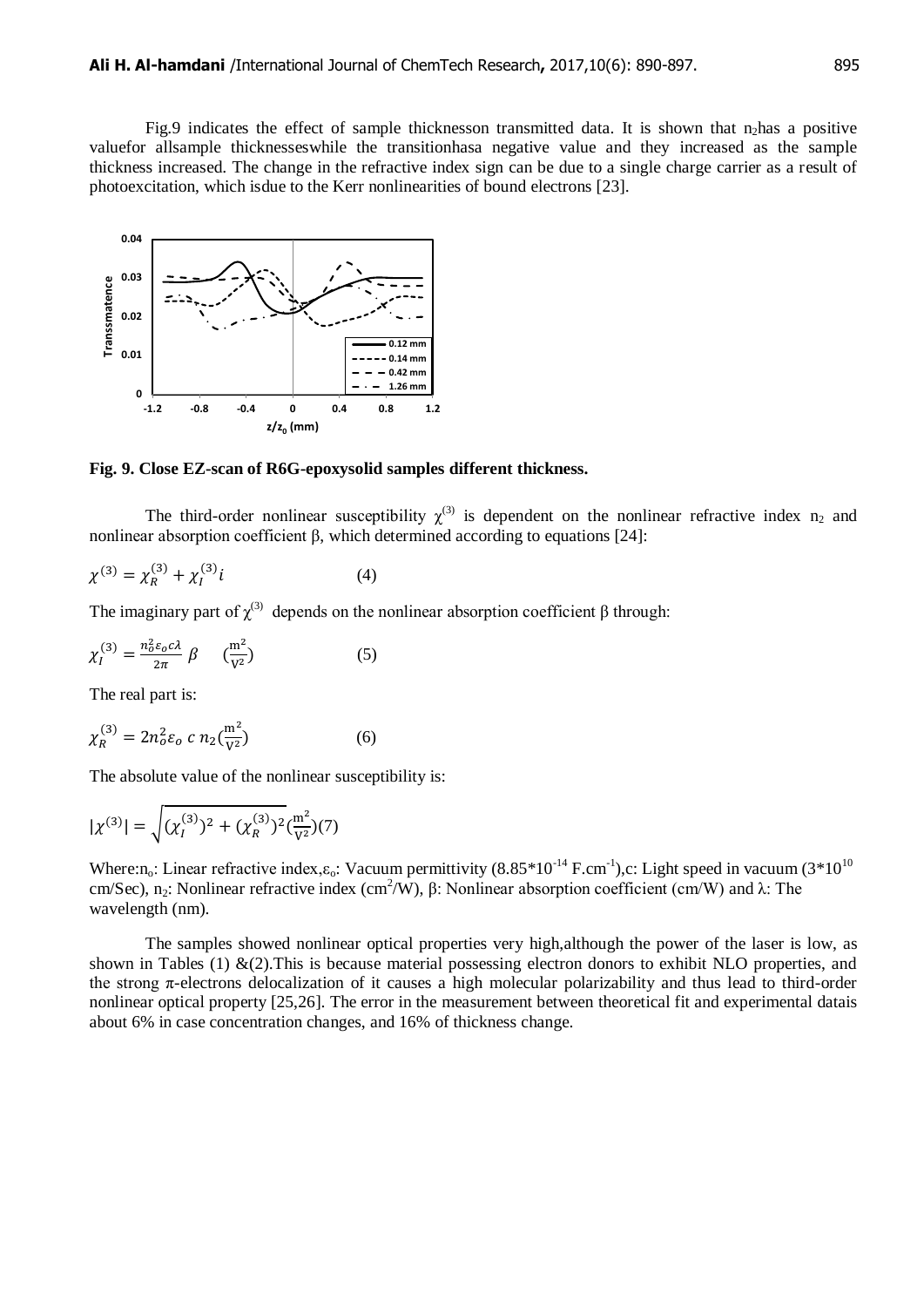| <b>Concntration</b>      | Peak                 | $\alpha$ (cm) <sup>-1</sup> | $L_{\rm eff}$ (cm) | $n_2$ (cm <sup>2</sup> /W) | $\beta$ (cm/W) | $ \mathbf{v}^{(3)} $<br>$(\mathbf{esu})$ |
|--------------------------|----------------------|-----------------------------|--------------------|----------------------------|----------------|------------------------------------------|
| (mol/l)                  | <b>Absorption at</b> |                             |                    | $10^{-10}$                 |                | $10^{-7}$                                |
|                          | $(532)$ nm           |                             |                    |                            |                |                                          |
| $1*10^{-6}$              | 0.011                | 0.50                        | 0.04900            | $-1.40$                    | 1.10           | 0.25                                     |
| $\overline{5^{*}10^{6}}$ | 0.020                | 0.92                        | 0.04800            | 1.47                       | 1.45           | 0.34                                     |
| $1*10^{-5}$              | 0.038                | 1.75                        | 0.04700            | $-1.60$                    | 1.50           | 0.36                                     |
| $5*10^{-5}$              | 0.139                | 6.40                        | 0.04278            | $-1.80$                    | 2.27           | 0.59                                     |
| $1*10^{-4}$              | 0.140                | 6.44                        | 0.04274            | $-1.92$                    | 2.98           | 0.77                                     |

**Table (1): Nonlinear properties of thesolid sample at adifferent concentrationwith 0.5mm constant thickness.**

**Table (2): Nonlinear properties of solid samples at different thickness with 5x10-6mol/l constant concentration.**

| <b>Sample</b><br>thickness<br>$(\mathbf{mm})$ | Peak<br>absorption<br>at $(532)$ nm | $\alpha$<br>$(cm)^{-1}$ | $L_{\text{eff}}$<br>(cm) | $\mathbf{n}_2$<br>$\rm (cm^2/W)$ 10 <sup>-</sup><br>10 | $\beta$ (cm/W) | $\mathbf{v}^{(3)}$<br>(esu) $10^{-7}$ |
|-----------------------------------------------|-------------------------------------|-------------------------|--------------------------|--------------------------------------------------------|----------------|---------------------------------------|
| 0.12                                          | 0.000448                            | 0.085                   | 0.012                    | 5.56                                                   |                | 1.18                                  |
| 0.14                                          | 0.000517                            | 0.085                   | 0.014                    | 5.13                                                   | 4.5            | 1.047                                 |
| 0.42                                          | 0.008                               | 0.43                    | 0.0416                   | $-1.23$                                                | 3.2            | 1.05                                  |
| 1.26                                          | 0.05                                | 0.91                    | 0.119                    | $-0.47$                                                |                | 0.6                                   |

The nonlinear absorption coefficient βand nonlinear refraction index  $n_2$  and the absolute value of third order susceptibility  $|\chi^{(3)}|$ , increase with increasing the concentration of samples. Due to thatincrease, the particle number absorbslight at the same wavelength of the laser 532 nm which leads to anenhanced thermal effect andan increase in the nonlinear effects. The nonlinearity can be due to thermal impact under laser irradiation [27,28]. But the nonlinear properties decrease as the thickness increased, shown in tables (1) & (2). The nonlinear absorption, refraction index, and susceptibilityare all in agreement with the researchers' work [29,30].

# **Conclusion**

The nonlinear optical properties of the R6G dye epoxy resin that is dopedareobtained using CW excitation at 523 nm, and their responsivity to the dye concentration and sample thickness were discussed. The observed nonlinearities behavior has a significant dependence on the concentration and thickness. The NLO properties of smaller thickness are very high. Based on nonlinear properties, these samples find potential applications in optical limiting and signal processing applications.

# **References:**

- 1. Pramodini A., PoorneshP.andNagaraja K.K., Current Applied Physics,2013,13,1175-1182.
- 2. Vinitha G. ,Ramalingam A.,SpectrochimicaActa PartA,2008,69,160–1164.
- 3. Bahae M.S.,Said A.A. and Van Stryland E.W., Optics Letters,1989,14, 955-597.
- 4. Bahae M.S., SaidA.A.,WeiT.H.,Hagan D.J., and Van Stryland E.W.,IEEE Journal of Quantum Electronics,1990, 26,760-769.
- 5. Nagaraja K.K., Pramodini S., Poornesh P. and Nagaraja H.S., J. Phys. D: Appl. Phys.2013, 46.
- 6. Wise D.L., Wnek .E.,Trantolo D.J., Cooper T.M.andGresser J.D., "Electrical and optical polymer system", Marcel Dekker, Inc. New York, 1998.
- 7. Xia T., Hagan D.J., BahaeM.S., and Van Stryland E.W., Optics Letters, 1994,19,317-319.
- 8. AL-Hamdani Ali H., Mohamed Mariam H. and Ali, Alaa H Eng. &Tech.Journal,2015,33,Part (A), No.1,273-284.